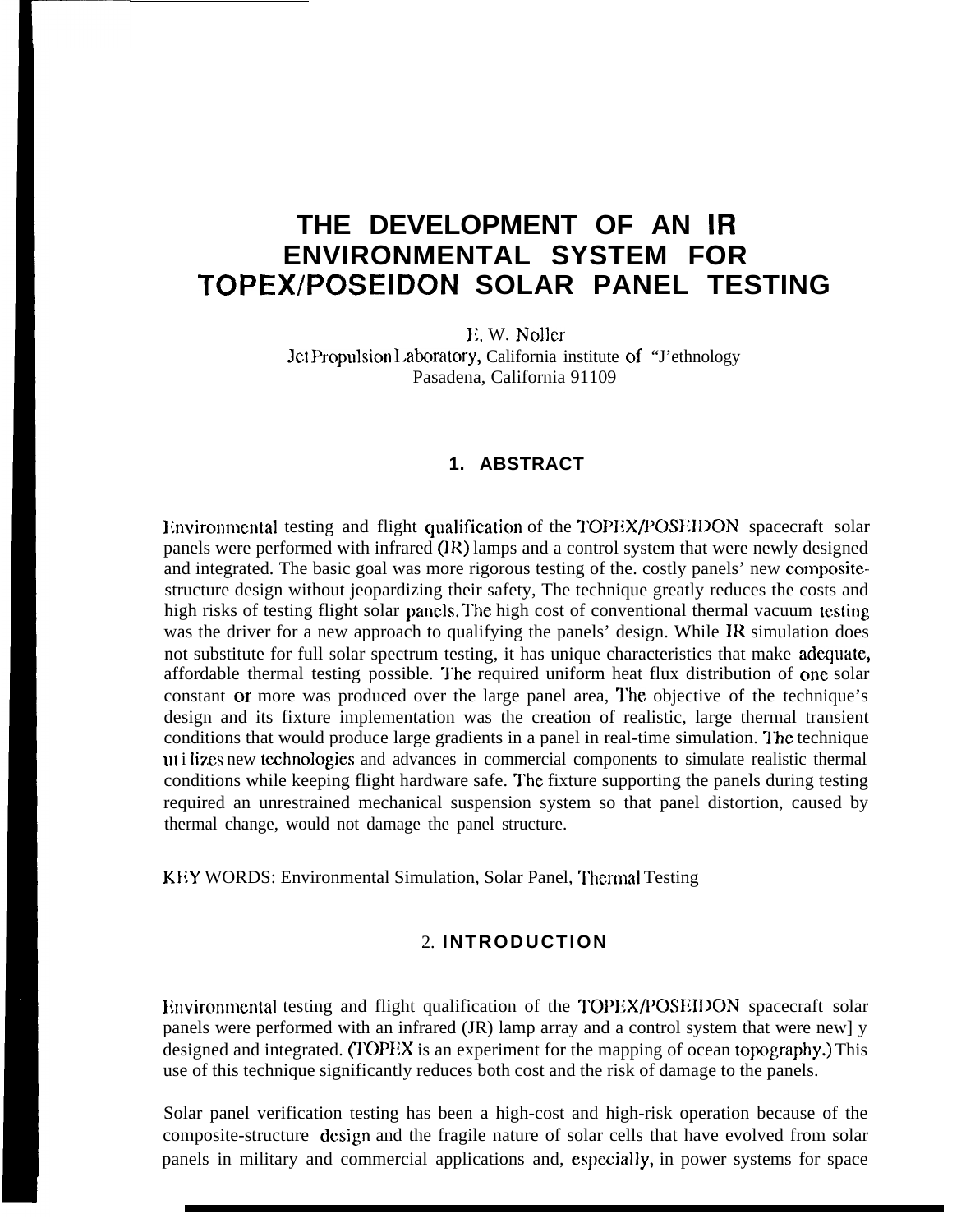exploration. The panels are fragile by their nature and require special handling. Also, the requirements have called for larger and larger panel sizes. Testing has been costly because of enginecring system design, panel fixtures, operation cost for each new panel design, and the i nhcrent schedule risk if there is a panel failure. Panel testing requirements have relied on three major test methods:

- xenon arc lamp systems that are available at a few facilities; however, the solar beam is small and the cost prohibitive for most projects
- the usc of  $GN_2$  and  $LN_2$  panel radiators between solar panels for inducing thermal gradients
- $\bullet$  the usc of tungsten-filament lamps, which has been the most widely used system for testing, but whit}] can damage the solar panels because of cwerhcating and flux nonuniformity across the panel face

J]']. has designed and implemented a new integrated simulation system. I'he heating source, which is an 1 R lamp array, and the state-of-the-art control system have been developed to a high state of flexibility for real-time cycling and panel safety. The system consists of the lamp array; a test fixture with an unrestrained, mechanical support system for each panel; and a cryogenic (heat exchange) panel that induces thermal gradients throughout each solar panel from the front face to the back side. The walls of the simulator are shrouded in  $GN_2/LN_2$ , which cools the face of the panels through the open space in the lamp array. A much-improved testing technique has been created with this integrated system, and the technique has lowered the testing costs of the TOPEX solar panels by reducing the time to perform the multiple cycles of the test program,

JPL started development of a new control system for  $1 \text{ R}$  lamp sources in preparation for the thermal vacuum testing of the Magellan spacecraft's composite solar panels, which took place in 1988, and further improved the system for the 1989 Microwave I.imb Sounder (M1 .S) testing program, which used calorimeters as control sensors for the first time. The use of a flux-mapping technique was implemented with an IR camera system for TOPEX. The composite solar panels of the TOPEX spacecraft are the largest panels---approaching 9  $m<sup>2</sup>$  in size- to be tested at the 1.aboratory, and the testing program incorporated all the in-house developments from recent projects.

# **3. TESTING REQUIREMENTS**

The following requirements drove the system design for the thermal vacuum testing:

- $\bullet$  two solar panels, placed back to back, with a heat-exchanger panel sandwiched bctwccn thcm for gradient inducement
- lamp arrays with zone control for regional gradient inducement
- unrestrained panel support, to permit free distortion of the composite panel in plane and out of plane
- handling of panels by the supporting framework, from their stowed position in the shipping container to installation on the thermal vacuum fixture, without handling thcm by hand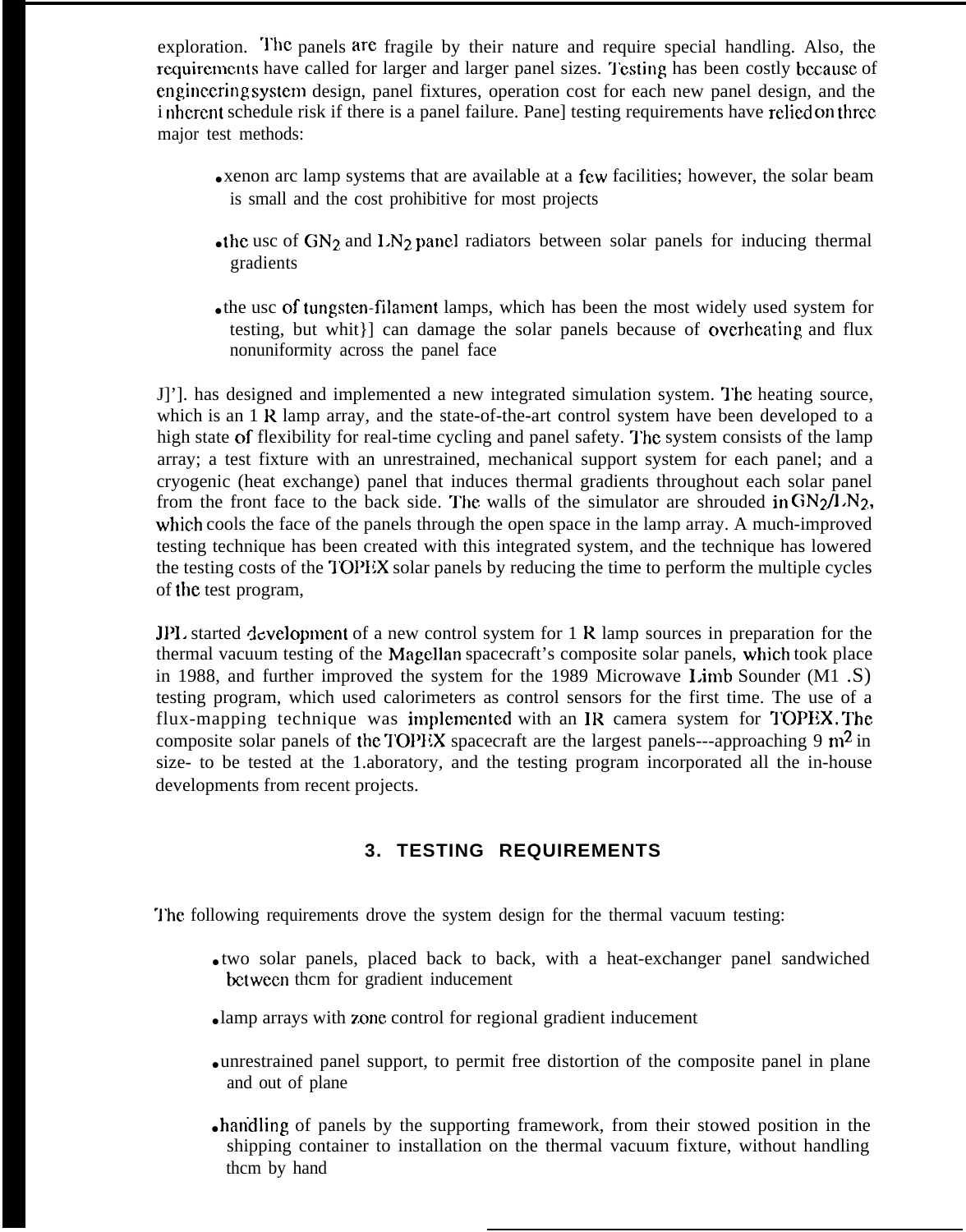• illumination of the panels with a uniformity of 1  $0^{\circ}$ C or better by means of zone control of the lamps, with a special requirement for border illumination around the panel edges. Thermal transition rate of  $1.5^{\circ}$ C min./20 $^{\circ}$ C max. from cold to hot and panel temperature delta from front to back of 16°C at least once during the cycle.

.

• control the lamp array power with a power runaway fail-safe shutoff circuit with a sensing system for using a network of averaging thermocouples for enunciating the panel condition

### 4. **THE SPACE SIMULA TO R** FACILITY

The thermal vacuum test was conducted in the JPI. space simulator, which is 3 m (10 ft.) in diameter by 10 m  $(38 \text{ ft.})$  high. The chamber is a bottom-loading system using a hydraulic elevator. 'I'he chamber walls arc shrouded with  $GN_2/I$   $N_2$  for temperat ure cent rol and are vacuum pumped by cryogenic pumps and a turbo pump. "J'hc chamber's operating pressure during the test was in the area of 106 torr.

### **5. THE SUPPORT FIXTURE FOR THERMAL VACUUM TESTING**

The ground handling of the two solar panels required a special support fixture so that the panels, which weigh approximately S5 kg (120 lbs.) each, would always be supported in a safe, controlled manner. The panel-transportation support system was utilized in the thermal vacuum test  $(TVT)$  fixture design: The support frame was connected to the TVT frame so that the panels could be rotated up vertically for the transfer operation. The strong back frame (support frame) used the same four large aperture holes in the panels that are used to suspend the panels from the walking beam with bolts and cables (Figure 1). The panels were transferred



**k'igurc 1. Sectional view of the thermal support hardware for the solar panels.**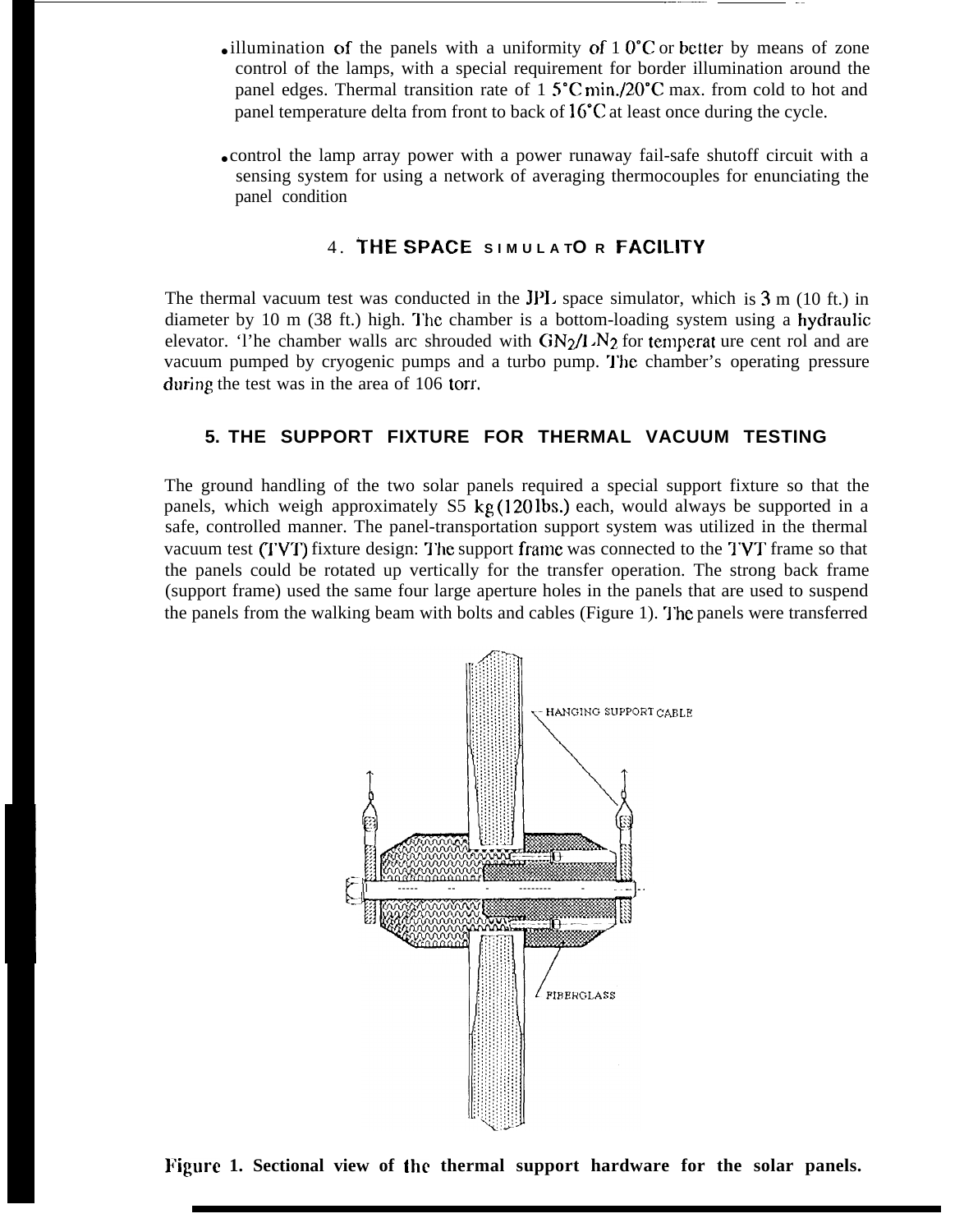by an overhead crane; two cables with load cells were connected to two threaded hard points in the top edge of the panels. The pane] transfer was made mechanically and was not hand supported.

The two panels, loaded onto the test support framework, were installed on the chamber's bottom flange between the prc-installed lamp arrays. The test fixture consisted of a basic support framework (J 'igure 2), two primary walking beams for panel support, and a secondary



**l~igurc 2. '1'oj) view of the thermal support harclware i'or the solar panels.**

walking beam tension system at the bottom of the frame. Located between the panels and centered within the framework was the  $\frac{GN_2}{l}$   $N_2$  heat exchange panel. "I'he. solar panels were held in place by the two primary walking beams, from which they were hung by four cables and which were located cm opposite sides of the top of the framework, and by a constant force spring system at the bottom of the framework. 'I'he support system permitted each solar panel to warp and distort freely under the thermal gradients induced as part of the testing program. '1'he two lamp arrays were installed on the chamber bottom in such a way that the preassembled test package containing the solar panels, cryogenic panel, and all controlling sensors could be rolled into place using an overhead monorail system and transferred to supporting hard points between the lamp arrays (1 'igure 3).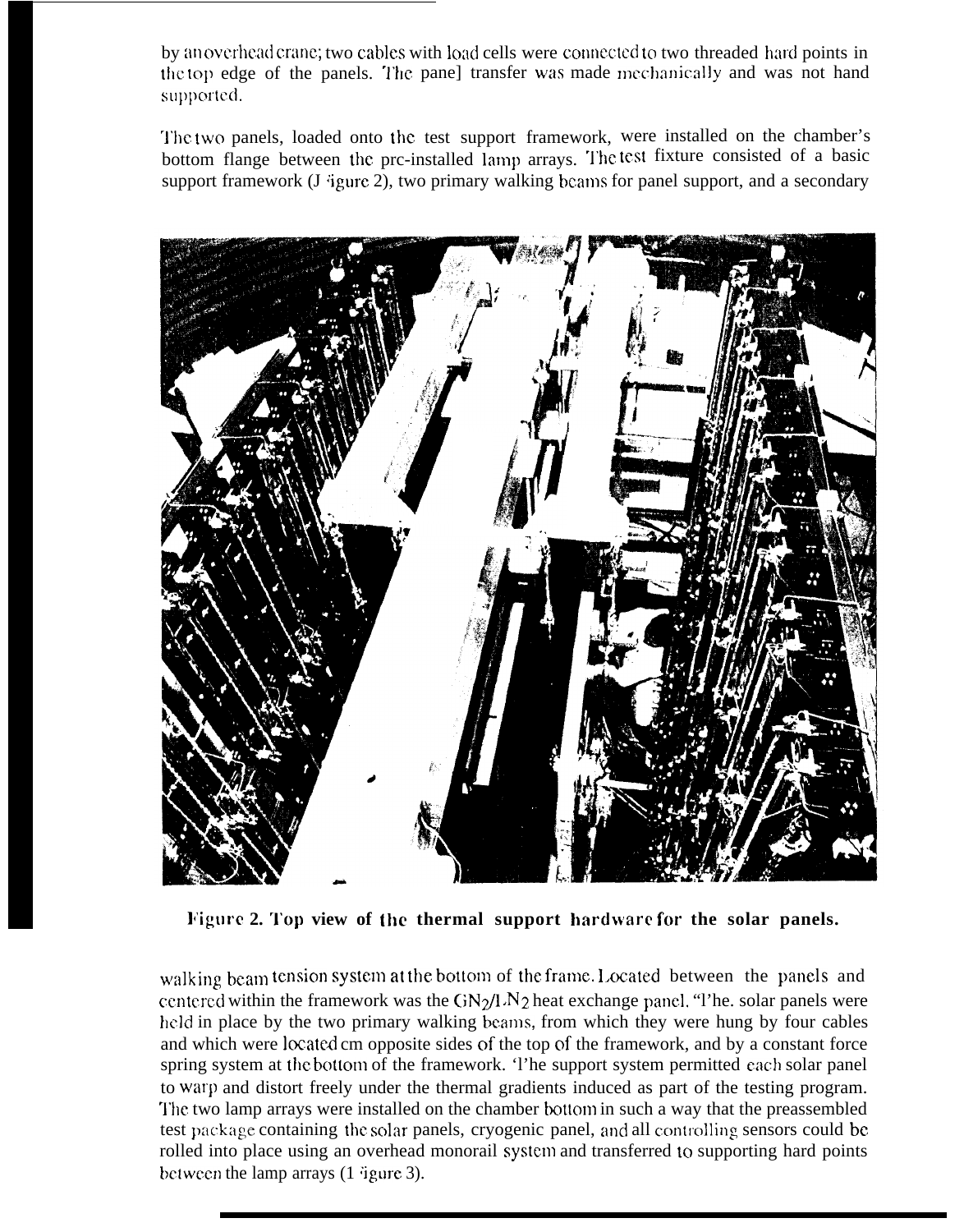

Figure 3. The test chamber.

# **6.** THE LAMP ARRAYS

The two lamp arrays consisted of 72, lamps each, supported on two unistrut frames that support verticall y oriented lamp holder modules (1  $\frac{1}{2}$  igure 4). The vertical stacks of lamps are movable to allow tailoring of the flux density of the array. 'l'he. lamp reflectors at the edges have an additional adjustable "blinder" reflector to control falloff. The modularity of the vertical lamp rows, the capability of the lamp modules to change, the reflector area, and the adjustability of lamp filament to reflector height for flux density control give the thermal engineer custom tailoring and easy tuning of the thermal distribution to the panel. The lamp circuitry is distributed for zone heating and picture frame edge effects, and each of the outer lamps is equipped with adjustable blinder-like reflectors for edge illumination control. The lamps used in the array were typical quartz envelope lamps 1 cm in diameter with a tungsten filament approximately 64 cm long. The lamps can produce  $40$  W/cm but are derated 100 percent for safety and long operating life.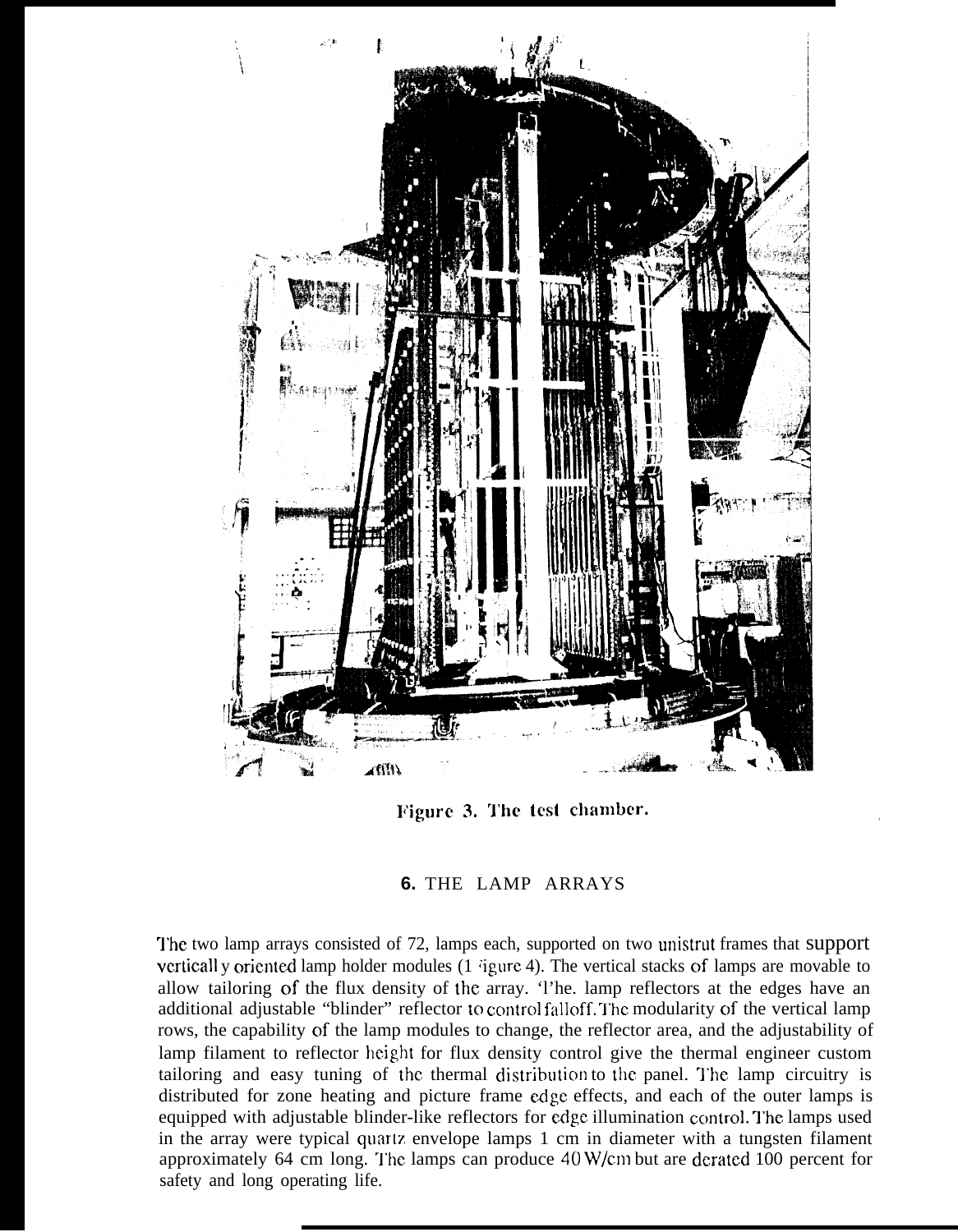

**Figure 4. 'J'he vertically oriented lamp holder modules.**

# **7. THE POWER CONTROL SYSTEM**

The new control system consists of PC software programs, advanced silicon controlled rectifier  $(SCR)$  power controllers, and sensing devices such thermocouples, platinum resistance thermometers, and calorimeters, which arc used in the averaging network with 24 thermocouples on the panel front surface and 12 thermocouples distributed on the back side for safety alarms and power shutoff. One temperature sensor was selected for the closed-loop control system. The system (Figure 5) is based on flexibility and modularity to enable it to work with all kinds of environmental-testing support. The TOPEX solar panel test required four modules using 350 kW to drive 144 lamps. "l'he start-up lamp filament resistance is very large and changes with temperature, so a special start-up programmed warm-up is used to overcome  $7\Omega$  or more when the filament is cold. The control system works in a totally automated or manual mode. The SCR power supplies have an optical link for phase balancing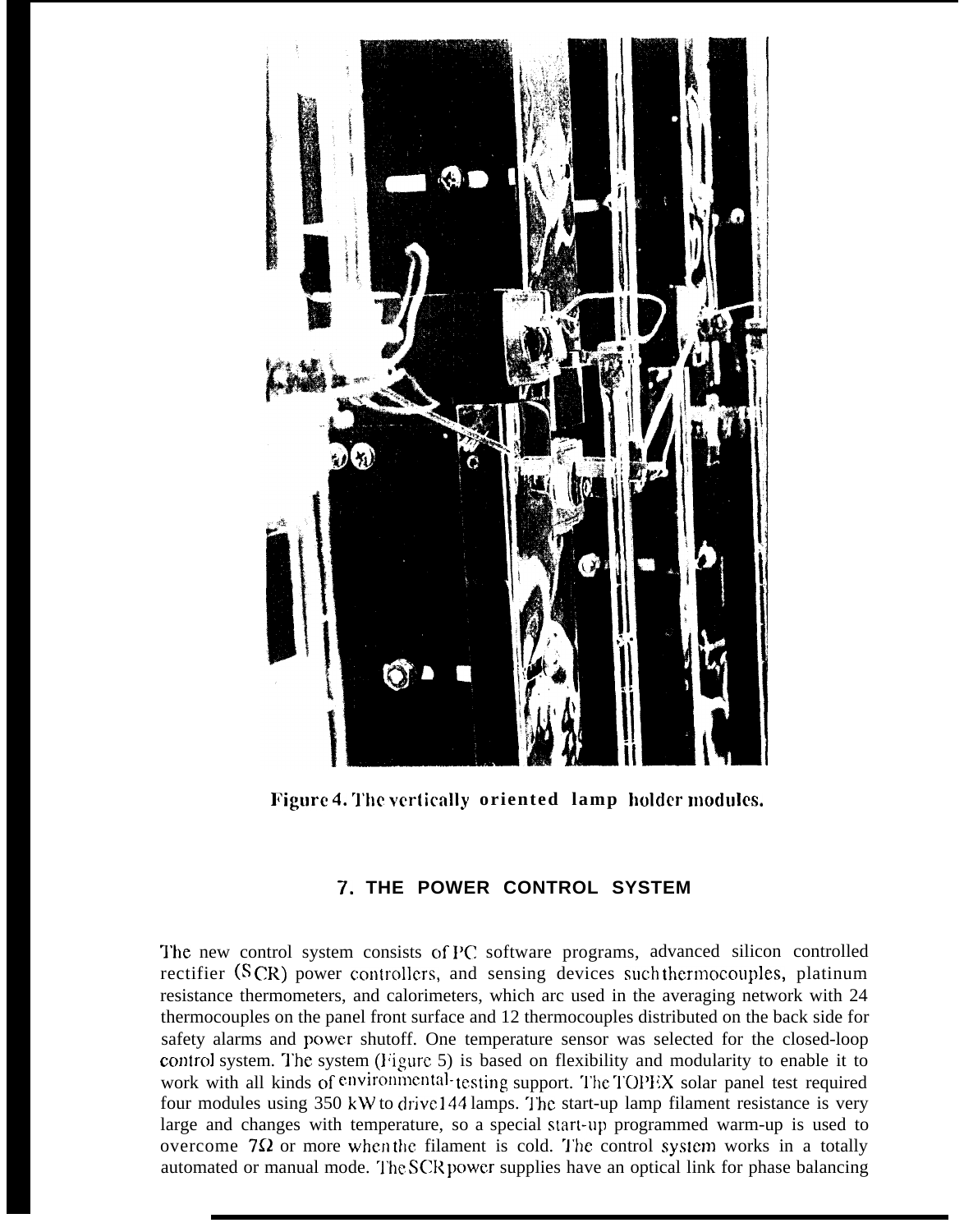

**Figure S. The power control system.**

of incoming power. The SCR'S are configured in electronic racks to supply 120 V AC (1 phase power), **208** V AC (2-phase power), and  $480$  V AC (3-phase power). The power modules can be staged for various lamp circuit loads. The distribution racks are self-contained with circuit breakers, SCR'S, fuses, and analog status indicators. One rack serves as the host for all manual or closed-loop operation, which is monitored with a PC-based controller (J'igure 6).

The system is easily configured through software for real-time changes to the testing program. "The temperature devices used for control arc Ii-type. and K-type thermocouples (four-wire), resistance-temperature sensors, and calorimeters. The control system has a number of safety features that are used to monitor solar panel temperature through strings of sensors; these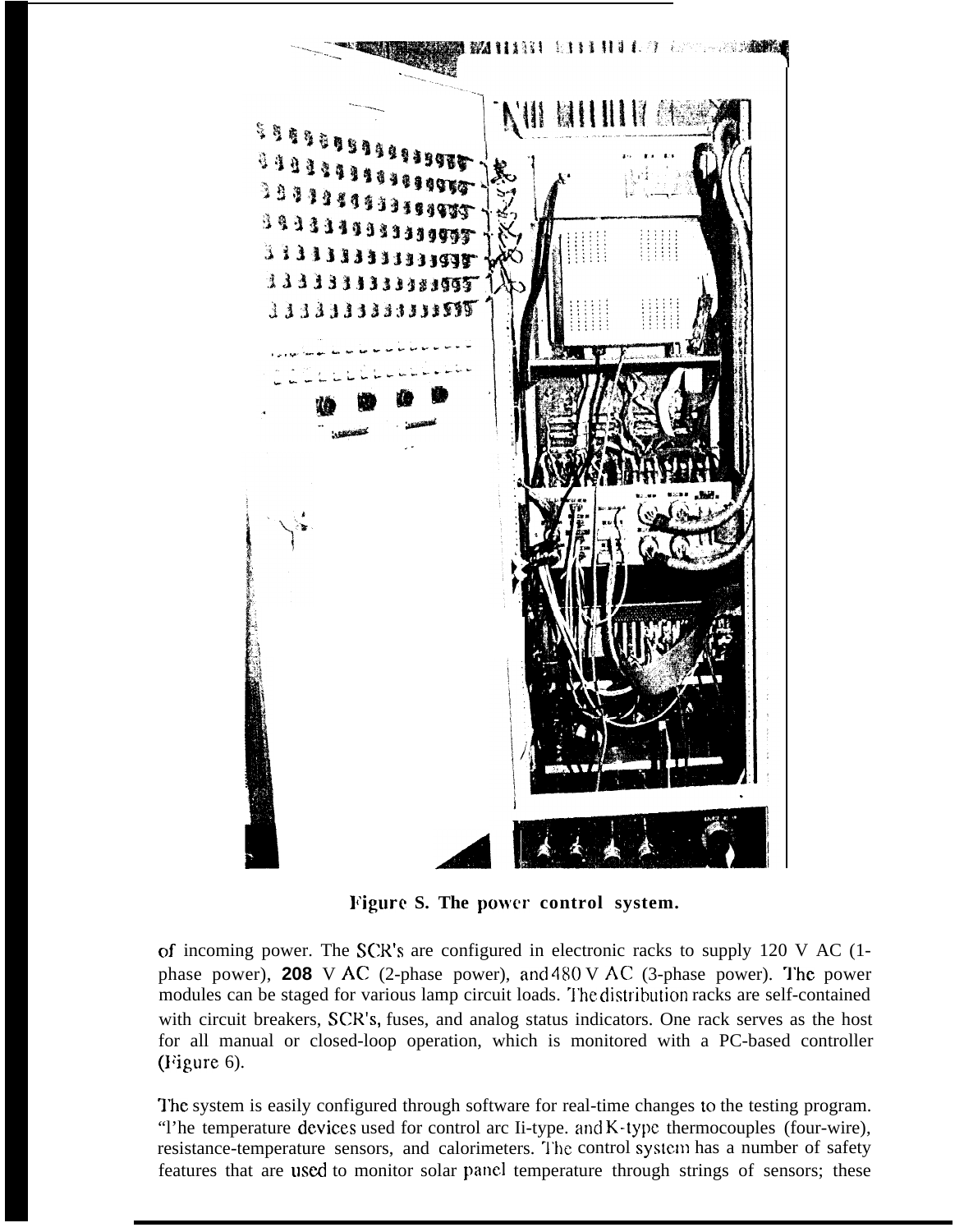

Figure 6. Four distribution racks.

features compare averages to preset alarm values and take proper action to announce warnings, lower power levels, or kill power to the lamps. The unit has the capacity for 12 control loops, ' each capable of controlling its own set program or time line. The power is ramped in each loop to meet specific targets or to can-y out transitions in the test program. The software was written in QuickBASIC and  $C+$ + $(Fi)$ gure 7).



Figure 7. A diagram of the power control system's software.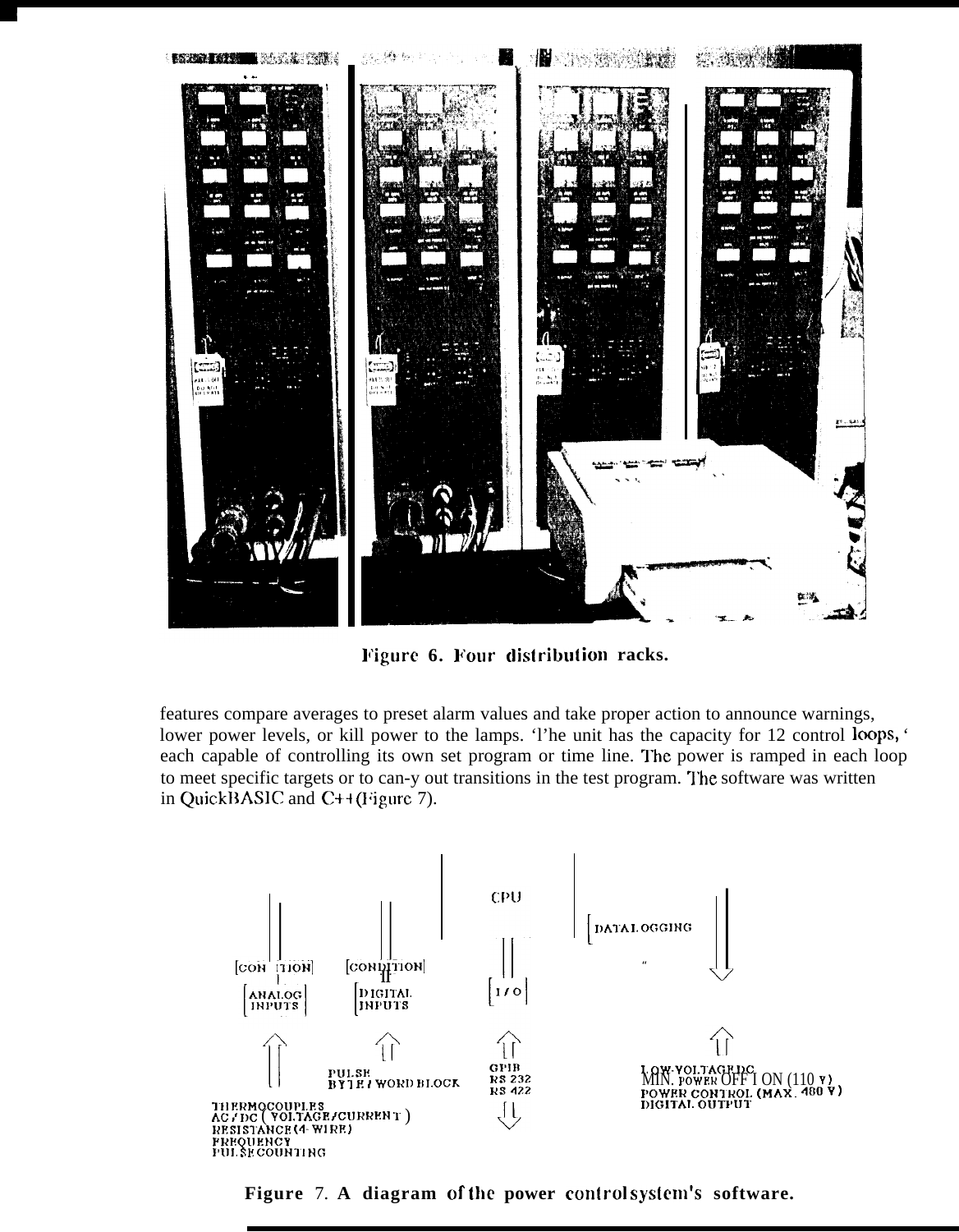#### **8. THE FLUX VERIFICATION TECHNIQUE <sup>I</sup>**

The verification technique developed at JPL for  $\rm IR$  mapping of the flux induced by IR lamp sources was first used for the Ml .S in 1989. The flux falling on the test panels is simulated by substituting a framed, thin, carbon-filled kapton membrane for the test panels (Figure 8). The mapping is done in a large, high bay to accommodate the convective air current that results from the lamps heating the air. "1'hc **lamp** array is hung horizontally, and the framed kapton membrane is supported below it at the distance of the lamp array from a solar panel. An imaging infrared can~era/recorder using a golcl-front-surface mirror at 45 degrees to increase view angle is moved about on a dolly on the floor below ant looks up at the flux pattern radiating from the kapton/carbon. The mapping data at-e consistent with the modeling that was used to configure the lamp array. Small adjustments can be made to change reflective areas or spacing between sources to balance the. distribution. The control system blends and balances the lamp power to achieve the final flux level desired.'1 'he typical thermal cycling performance of the IR lamp system for the TOPEX solar panels is shown in Figure 9.



Figure 8. Photograph of the thermal mapping hardware and the test membrane.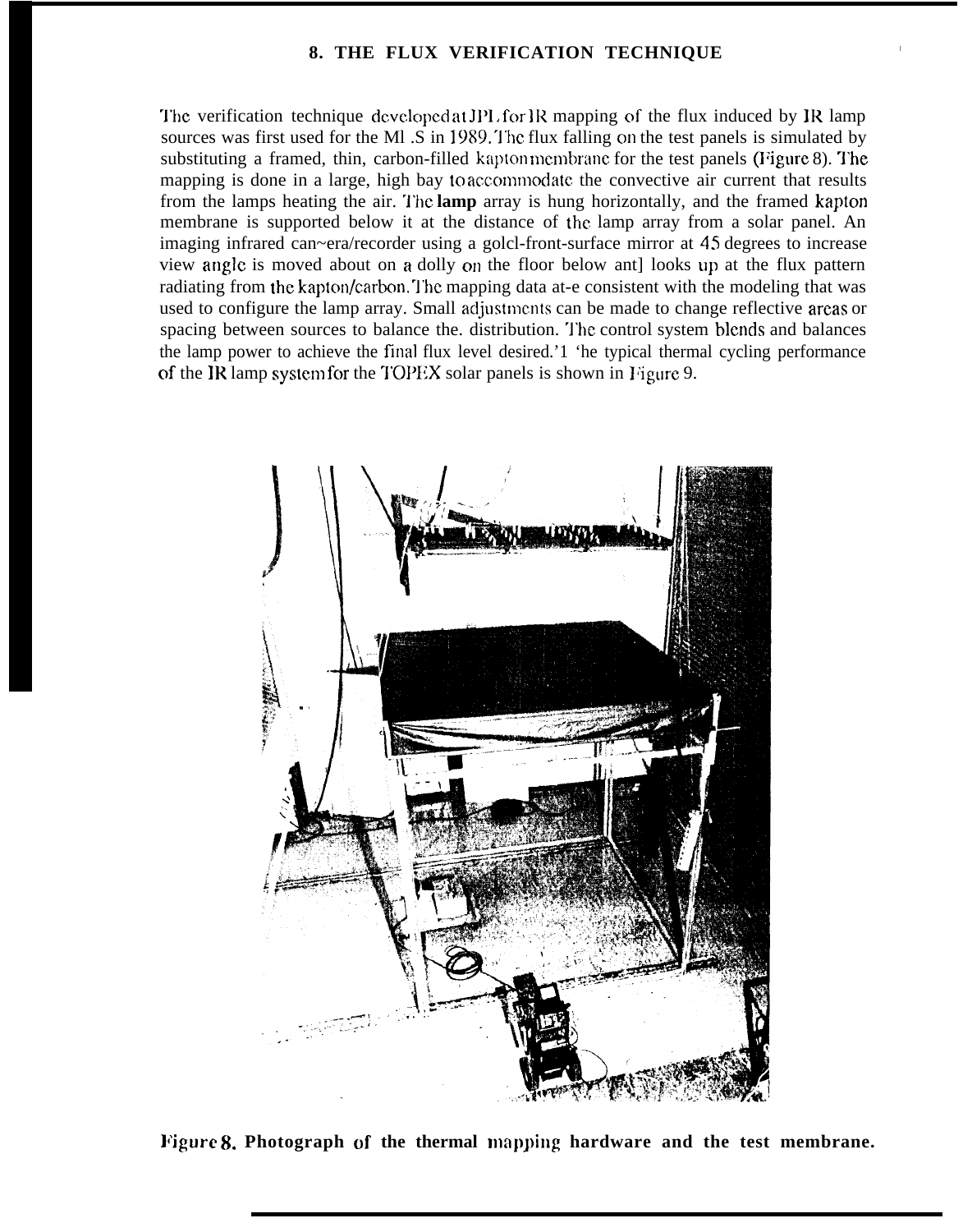

of the system for the Figure 9. The typical thermal cycling performance **TOPEX solar panels.** 

### 9. CONCLUSION

The flight-testing program for the TOPEX project has brought about innovations resulting in a large-scale, modular, IR environmental simulation system. The system has proven to have great flexibility and to be easy to reconfigure for large and small testing applications. It is now a sustaining part of the environmental testing facility and is cost effective in its capability to drive the test hardware through real-time cycles with precision temperature-profile control. This canability successfully reduces testing time. The system's safety for flight hardware testing has capability successfully reduces testing time. been proven in performance. The system capabilities have led to new testing parameters not previously considered because of safety and cost.

### **10. ACKNOWLEDGMENTS**

The author would like to acknowledge the leadership of George Siebes in breaking new ground in infrared testing techniques. 1 le pays tribute to the many years of work that went into perfecting the elements of the IR environmental simulation system and to the reward of its successful use in so many flight programs.

Credit is also due to C. Newby for his unwavering support and for the courage he showed during the difficult development years that finally brought the IR environmental simulation s ystem on line for the TOPEX program.